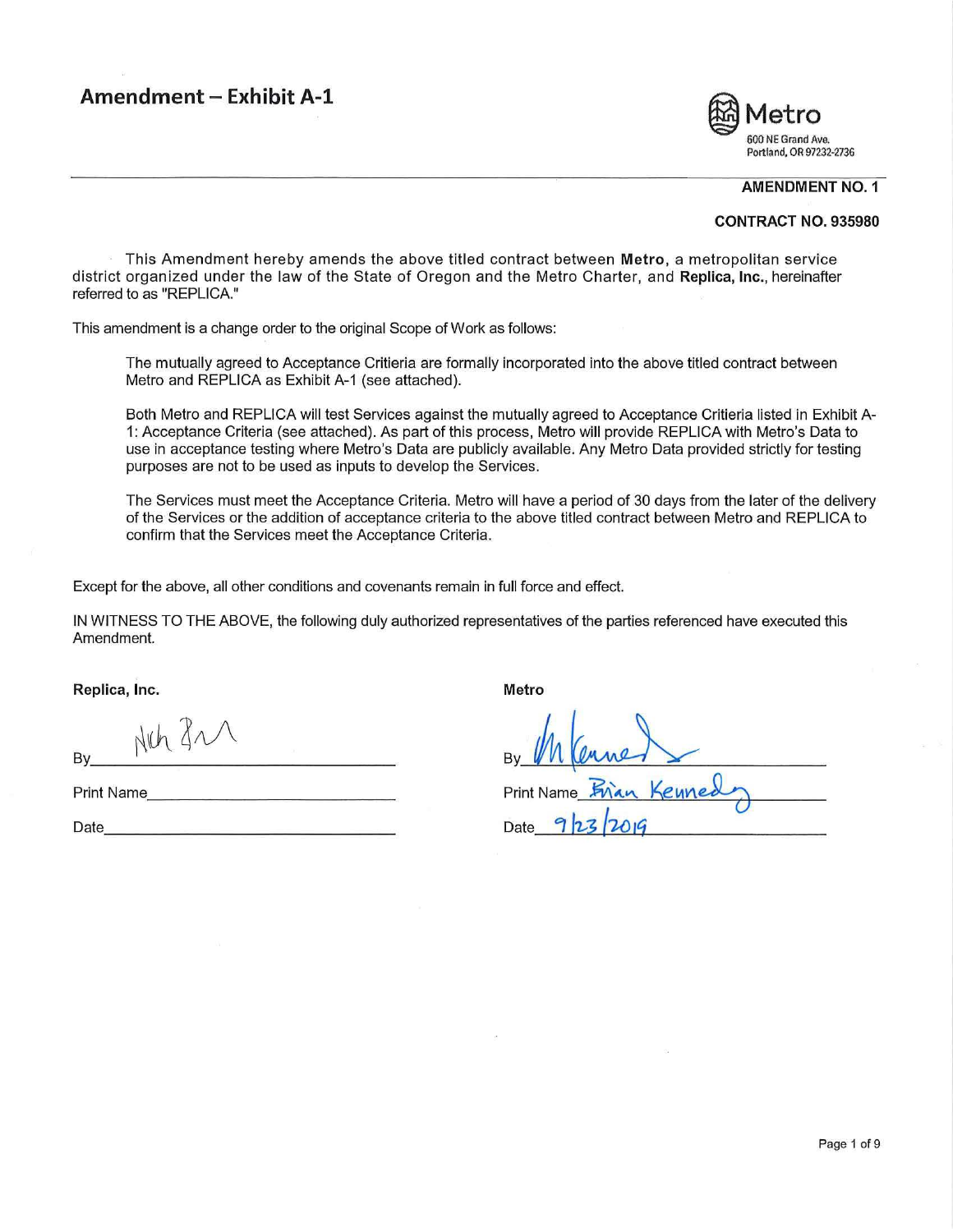# **Amendment - Exhibit A-1**



**AMENDMENT NO. 1** 

#### **CONTRACT NO. 935980**

Metro will have a period of 30 days from the later of the delivery of the Services or the addition of acceptance criteria to this Agreement ("Acceptance Period" and the date of acceptance, the "Acceptance Date"), to confirm that the Services meet the following acceptance criteria. Metro will deem the Services accepted if:

- The Services:
	- o pass all of the Demographic, Travel Survey, and Privacy criteria,
	- $\circ$  pass at least 85 percent of the total criteria in the Vehicles, Vehicle Speeds, Transit, Non-motorized, and Other categories (i.e., 24 of 28 criteria), and
	- o pass a minimum of two criteria in each of the following categories: Vehicles, Vehicle Speeds, Transit, Non-motorized, and Other; or
- Metro conveys to REPLICA in writing that it deems the Services accepted; or
- Metro chooses not to conduct acceptance testing or raise no concerns within this Acceptance Period.

Both Metro and REPLICA will test Services against the acceptance criteria below. If the Services do not meet the foregoing criteria in Metro's reasonable determination Metro will advise REPLICA within the Acceptance Period, providing a reasonably detailed description of the nonconformity and allowing Us a reasonable period of time using reasonable commercial efforts to correct any such nonconformity prior to providing back to Metro for acceptance testing. The acceptance criteria and process will be re-applied until Metro deems the Services accepted, provided that if in the reasonable estimation of either Party after re-testing, the Services continue to be non-conforming to the acceptance criteria either Party may terminate the Agreement upon written notice without further obligation and any amount prepaid by Metro will be refunded as Metro's sole remedy.

As part of this process, Metro will provide REPLICA with Metro's Data to use in acceptance testing where Metro's Data are publicly available. Any Metro Data provided strictly for testing purposes are not to be used as inputs to develop the Services. Metro may elect to withhold data for up to 20 percent of the locations or data points used in testing any given criterion for the purposes of independently validating the Services. Metro safeguards the privacy of its residents and the companies with which it works, and does not intend to share personally identifiable information or other non-discoverable information with REPLICA. Metro shall withhold any of Metro's Data used in acceptance testing that are not publicly available or otherwise subject to restrictions on sharing until Metro makes a determination that Replica meets the acceptance criteria associated with those data. The criteria documented here include additional detail on processes associated with testing criteria for which Metro's Data are not publicly available. Metro shall aggregate or anonymize data that are not publicly available as necessary before sharing them with REPLICA. REPLICA will not knowingly use Metro's Data with Personally Identifiable Information.

The criteria documented here assumes that calibration/validation datasets (i.e. field data) are provided by Customer prior to Replica providing the initial validation dataset. The final criteria will depend on the quality of the field data and their natural variance and margins of error. Any area where calibration is not provided will not be included in this **section.**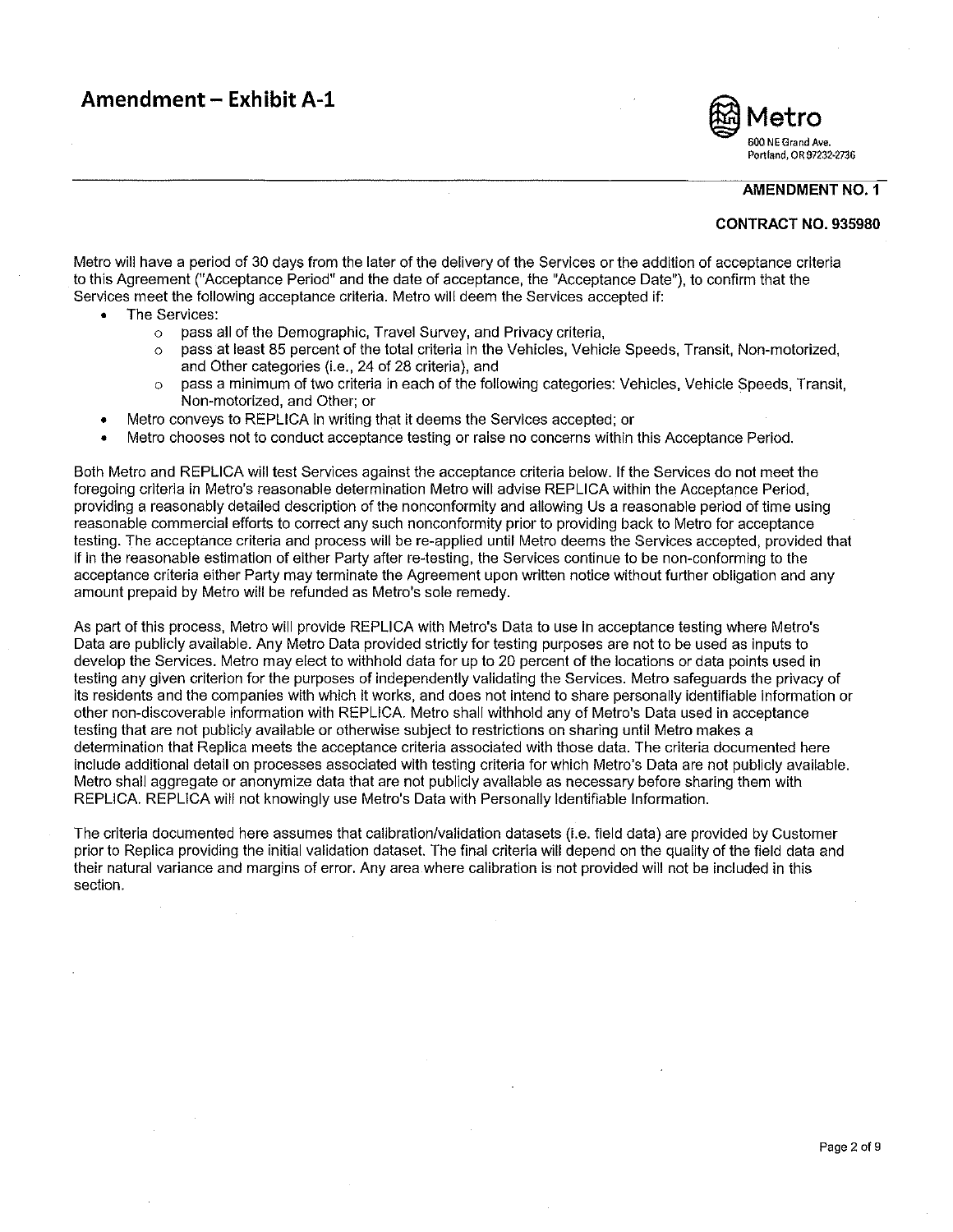

## CONTRACT NO. 935980

| Cat / Data Vintage<br>Source |               | Measure                                                                                  | Criteria                                                        | Geographic<br>Scale/Extent |
|------------------------------|---------------|------------------------------------------------------------------------------------------|-----------------------------------------------------------------|----------------------------|
| OHAS*                        | 2008-<br>2011 | <b>Daily Trips / Person</b><br>by Purpose                                                | Absolute $(+/- .75$ Trip)                                       | Region                     |
| OHAS*                        | 2008-<br>2011 | <b>Average Trips /</b><br>Households by<br><b>Purpose</b>                                | Absolute $(+/- .75$ Trip)                                       | Region                     |
| OHAS*                        | 2008-<br>2011 | <b>Average Trip</b><br><b>Duration / Distance</b><br>by Purpose                          | Absolute (+/- 2 Minutes, 1.0 Mile)                              | Region                     |
| OHAS*                        | 2008-<br>2011 | <b>Trip Duration /</b><br><b>Distance Frequency</b><br>Distribution by<br><b>Purpose</b> | Absolute (+/- 2 Minutes, 1.0 Mile<br>Per Bin)                   | Region                     |
| OHAS*                        | 2008-<br>2011 | Mode Share by<br><b>Purpose</b>                                                          | Percent Totals (+/- 2 Percentage<br>Point, excluding new modes) | Region                     |

\* If made available to Replica by 9/15/2019.

#### *Origin-Destination Flows*

| Cat / Data<br>Source    | Vintage          | Measure                                                               | Criteria                                      | Geographic<br>Scale/Extent |
|-------------------------|------------------|-----------------------------------------------------------------------|-----------------------------------------------|----------------------------|
| Census /<br><b>CTPP</b> | $2012 -$<br>2016 | <b>County-to-County</b><br>worker flows                               | Within CTPP MOE with overall<br>RMSE < $25%$  | County                     |
| Census /<br><b>CTPP</b> | $2012 -$<br>2016 | <b>Tract-to-Tract</b><br>worker flows                                 | Within CTPP MOE with overall<br>$RMSE < 40\%$ | Tract                      |
| OHAS*                   | 2011             | District-District<br><b>Flows by Purpose</b>                          | Percent Totals (+/- 5 Percentage<br>Point)    | <b>District</b>            |
| OHAS*                   | 2011             | District-District<br><b>Flows by Mode</b><br>(excluding new<br>modes) | Percent Totals (+/- 5 Percentage<br>Point)    | <b>District</b>            |

\* If made available to Replica by 9/15/2019.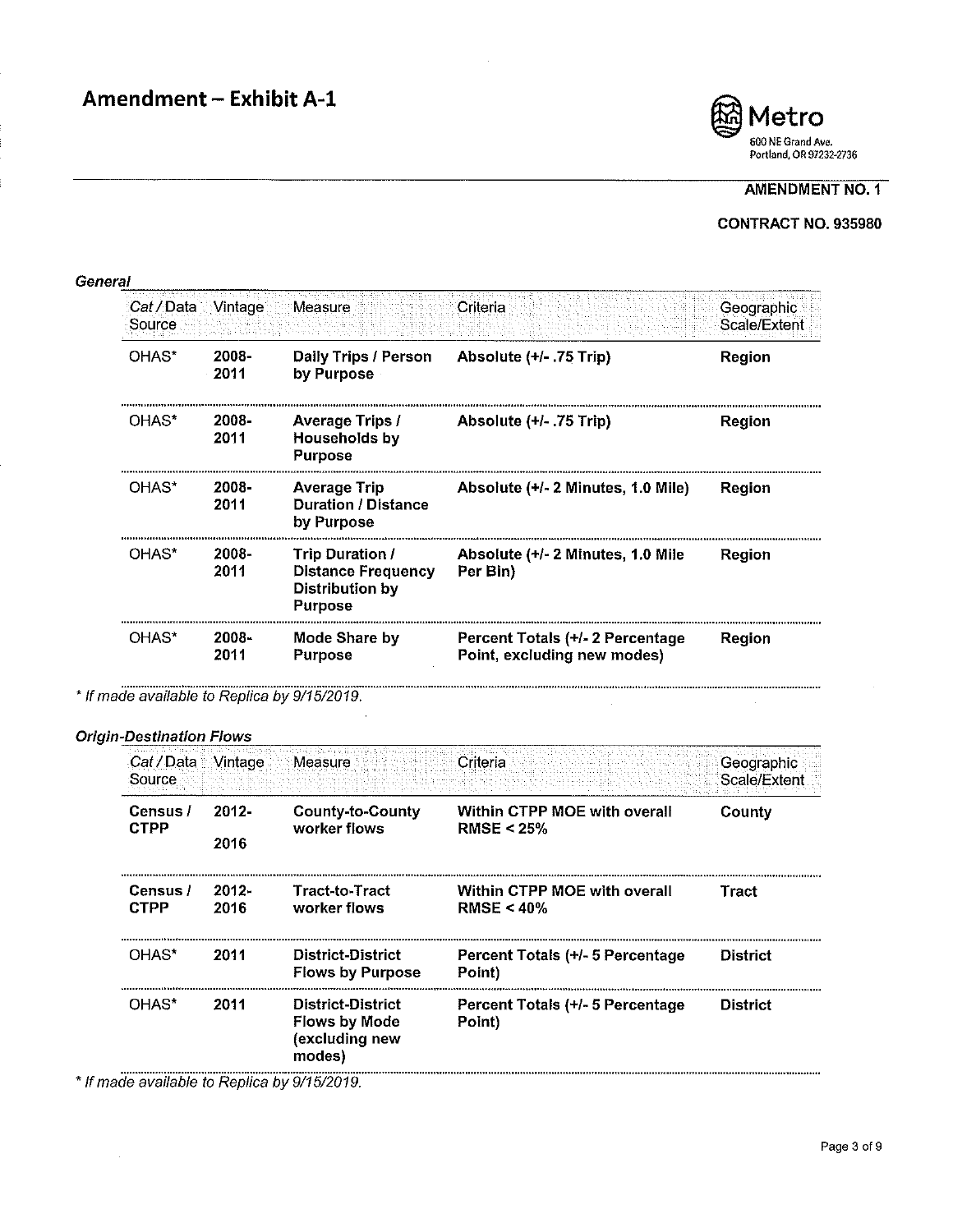

 $\mathcal{L}^{\mathcal{A}}$ 

 $\ddot{\phantom{1}}$ 

## AMENDMENT NO. 1

## CONTRACT NO. 935980

#### **Vehicles**

| Cat / Data Vintage<br>Source |                              | Measure                                                                                               | Criteria                                         | Geographic<br>Scale/Extent    |  |
|------------------------------|------------------------------|-------------------------------------------------------------------------------------------------------|--------------------------------------------------|-------------------------------|--|
| 2018<br>Counts               |                              | <b>Cutline crossings,</b><br>Daily and hourly in<br><b>AM/PM peak hours</b>                           | 10% to 40%, by volume group<br><b>Appendix A</b> | <b>Cutlines</b>               |  |
| Counts                       | 2018                         | <b>Vehicle Volumes by</b><br><b>Count Location,</b><br>Daily and hourly in<br><b>AM/PM peak hours</b> | 15% to 60%, by volume group<br><b>Appendix A</b> | <b>All Count</b><br>Locations |  |
| <b>Vehicle Speeds</b>        |                              |                                                                                                       |                                                  |                               |  |
| Cat / Data<br>Source         | :Vintage                     | Measure                                                                                               | Criteria                                         | Geographic<br>Scale/Extent    |  |
| HERE*                        | <b>Fall/wint</b><br>er 2018) | <b>Average Time/Speed</b><br>by Freeway by Time<br>of Dav                                             | Absolute (+/- 10 Percent)                        | System /<br>Corridor          |  |
| HERE*                        | <b>Fall/wint</b><br>er 2018  | <b>Average Time/Speed</b><br>by Arterial by Time of<br>Day                                            | Absolute (+/- 20 Percent)                        | System /<br>Corridor          |  |
| HERE*                        | <b>Fall/wint</b><br>er 2018) | <b>Average Time/Speed</b><br>by Other by Time of                                                      | Absolute (+/- 40 Percent)                        | System /<br>Corridor          |  |

\* If made available to Replica by 9/15/2019.

Day

 $\mathcal{L}$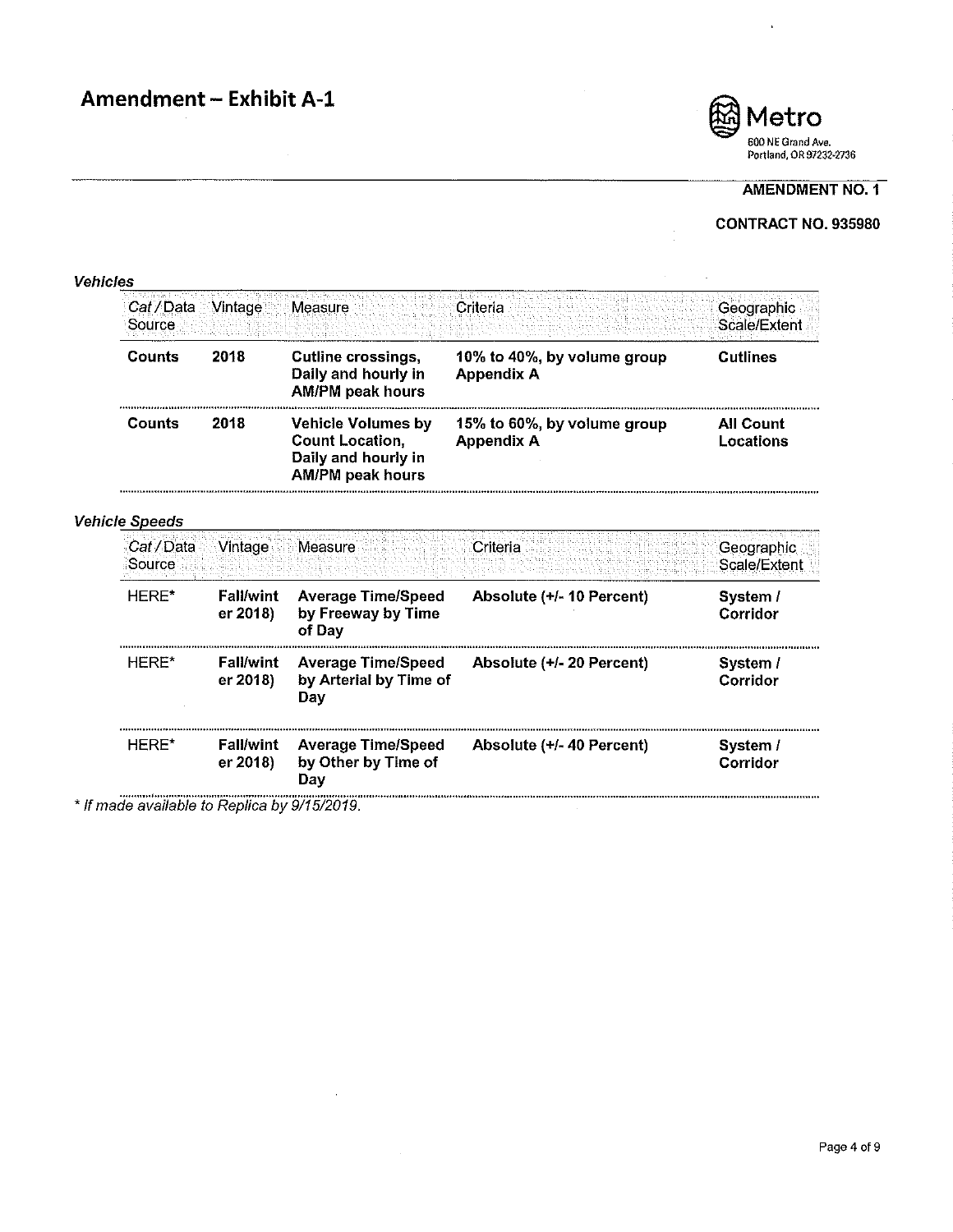

### CONTRACT NO. 935980

#### **Transit**

 $\hat{J}$ 

| Cat / Data Vintage<br>Source            |                           | Measure                                                     | :Criteria                                                          | Geographic<br>Scale/Extent |
|-----------------------------------------|---------------------------|-------------------------------------------------------------|--------------------------------------------------------------------|----------------------------|
| TriMet, C-<br>TRAN.<br><b>Streetcar</b> | <b>Relevant</b><br>season | <b>System Trips</b>                                         | Absolute (+/- 5 Percent)                                           | Region                     |
| TriMet, C-<br>TRAN,<br><b>Streetcar</b> | Relevant<br>season        | <b>System Boardings</b>                                     | Absolute (+/- 5 Percent)                                           | Region                     |
| TriMet                                  | Relevant<br>season        |                                                             | System Transfer Rate Absolute (+/- 5 Percent)                      | Region                     |
| TriMet, C-<br>TRAN.<br><b>Streetcar</b> | Relevant<br>season        | <b>Station/Stop</b><br><b>Boardings/Alightings</b>          | $<$ 40% RMSE                                                       | <b>Station/Stop</b>        |
| TriMet, C-<br>TRAN.<br><b>Streetcar</b> | Relevant<br>season        | <b>Ridership by Route</b>                                   | 20% to 150% RMSE, by type and<br>volume group per Appendix B       | Route                      |
| <b>TriMet</b>                           | <b>Relevant</b><br>season | Passenger Race /<br><b>Ethnicity and Income</b><br>by Route | 10% to 75% Absolute, by type<br>and volume group per Appendix<br>в | Route<br>(TriMet only)     |

#### Non-Motorized

| Cat / Data Mintage<br>Source |                           | Measure                                            | Criteria                  | Geographic<br>Scale/Extent             |
|------------------------------|---------------------------|----------------------------------------------------|---------------------------|----------------------------------------|
| Counts                       | Relevant<br>season        | <b>Bicycle Volumes by</b><br><b>Count Location</b> | $<$ 50% RMSE              | All<br>Permanent<br>Count<br>Locations |
| Counts                       | <b>Relevant</b><br>season | <b>Pedestrian Volumes</b><br>by Count Location     | <100% RMSE                | Selected 2h<br>Count<br>Locations      |
| OHAS*                        | 2011                      | <b>BMT / Person by</b><br><b>Purpose</b>           | Absolute (+/- 25 Percent) | Region                                 |
| OHAS*                        | 2011                      | WMT / Person by<br><b>Purpose</b>                  | Absolute (+/- 25 Percent) | Region                                 |

\* If made available to Replica by 9/15/2019.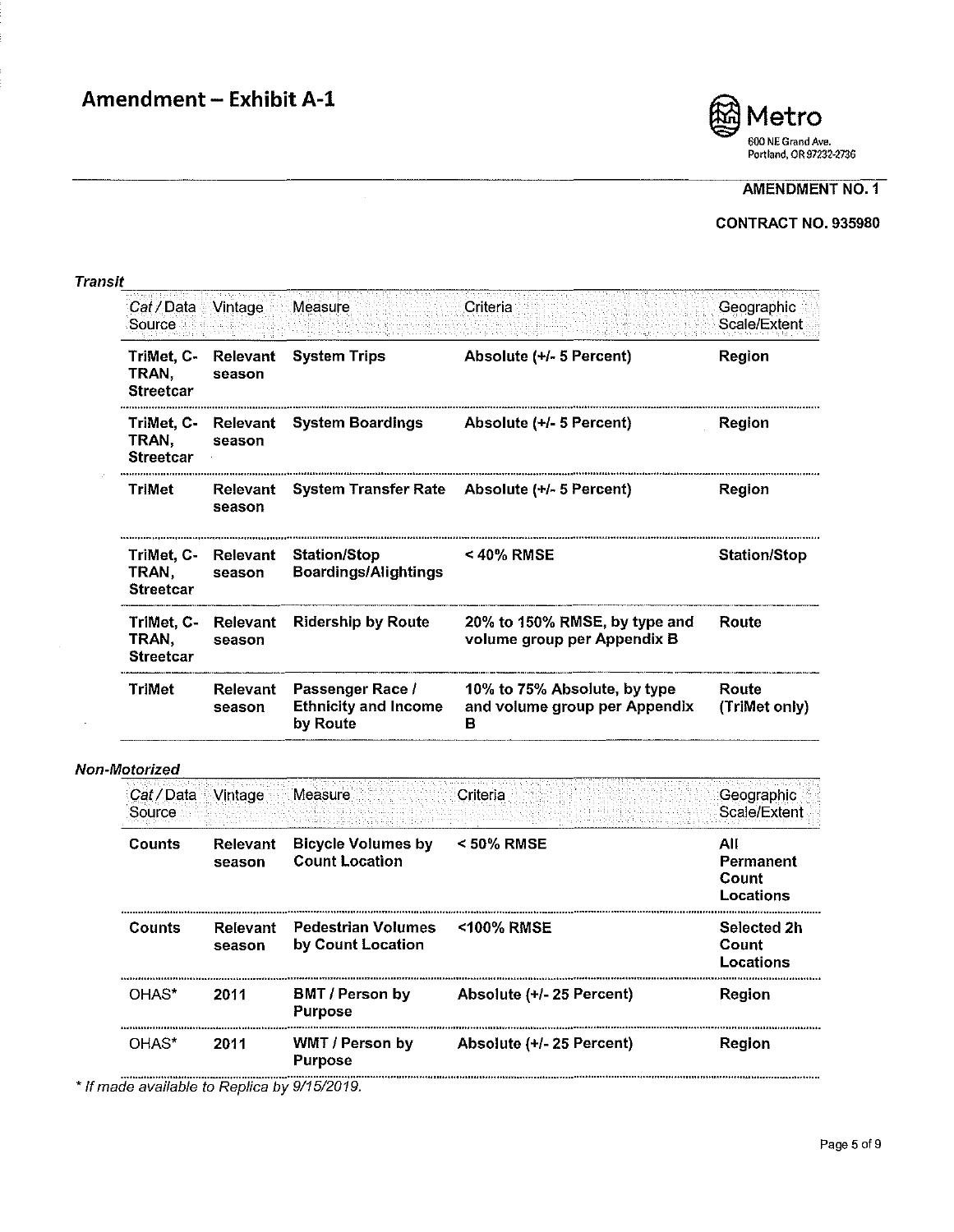

## CONTRACT NO. 935980

## Demographic

| Cat / Data<br>Source   | Vintage | Measure                                                          | Criteria                                                             | Geographic<br>Scale/Extent |
|------------------------|---------|------------------------------------------------------------------|----------------------------------------------------------------------|----------------------------|
| <b>ACS 5-</b><br>years | 2017    | Households by<br><b>Household Size</b>                           | Percent Totals (+/- 1<br>Percentage Point), each tract<br>within MOE | <b>Tract</b>               |
| <b>ACS 5-</b><br>years | 2017    | <b>Households by Number</b><br>of Workers                        | Percent Totals (+/-2<br>Percentage Point), each tract<br>within MOE  | Tract                      |
| ACS 5-<br>years        | 2017    | <b>Households by Number</b><br>of Children Present               | Percent Totals (+/- 5<br>Percentage Point), each tract<br>within MOE | Tract                      |
| <b>ACS 5-</b><br>years | 2017    | Households by<br><b>Household Income Range</b>                   | Percent Totals (+/- 5<br>Percentage Point), each tract<br>within MOE | Tract                      |
| <b>ACS 5-</b><br>years | 2017    | <b>Population by Age</b>                                         | Percent Totals (+/- 5<br>Percentage Point), each tract<br>within MOE | Tract                      |
| <b>ACS 5-</b><br>years | 2017    | Households by Type (SF,<br>MF)                                   | Percent Totals (+/- 5<br>Percentage Point), each tract<br>within MOE | Tract                      |
| <b>ACS 5-</b><br>years | 2017    | <b>Households by Tenure</b><br>(Own, Rent)                       | Percent Totals (+/- 5<br>Percentage Point), each tract<br>within MOE | <b>Tract</b>               |
| <b>ACS 5-</b><br>years | 2017    | <b>Households by Auto</b><br><b>Ownership / Availability</b>     | Percent Totals (+/- 5<br>Percentage Point), each tract<br>within MOE | Tract                      |
| <b>ACS 5-</b><br>years | 2017    | <b>Population by Race</b>                                        | Percent Totals (+/- 5<br>Percentage Point), each tract<br>within MOE | Tract                      |
| ACS $5-$<br>years      | 2017    | <b>Population by Ethnicity</b>                                   | Percent Totals (+/- 5<br>Percentage Point), each tract<br>within MOE | Tract                      |
| <b>ODOE</b>            | 2017    | K-12 Public / Private<br><b>Enrollment by School</b><br>Location | Absolute (+/- 5 Percent)                                             | School<br><b>District</b>  |
| <b>ODOE</b>            | 2017    | <b>Post-Secondary</b><br><b>Enrollment by School</b>             | Absolute (+/- 5 Percent)                                             | Campus                     |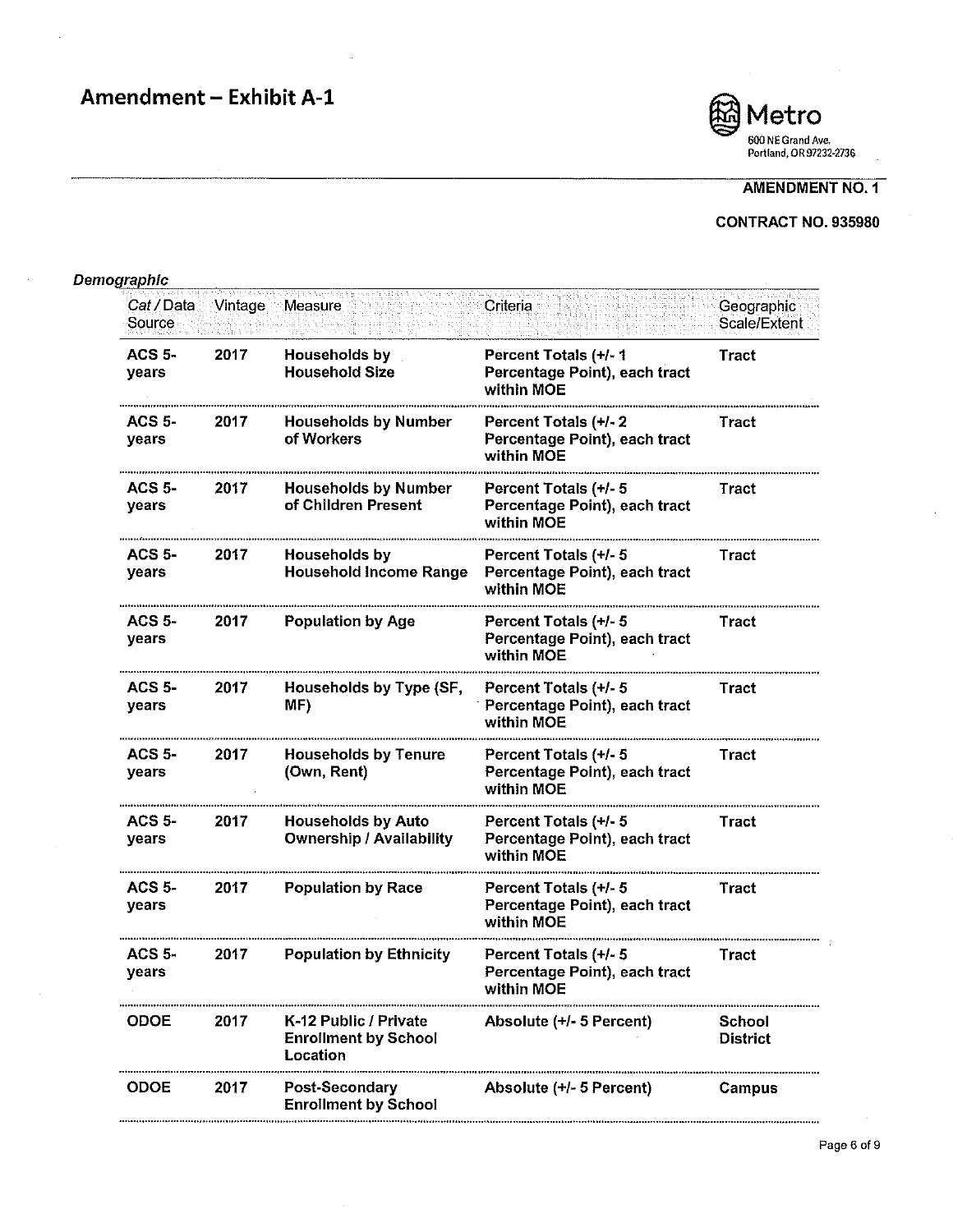

## AMENDMENT NO. 1

## CONTRACT NO. 935980

|              |                      |         | Location                                                                         |                                                                   |                                                                                                          |
|--------------|----------------------|---------|----------------------------------------------------------------------------------|-------------------------------------------------------------------|----------------------------------------------------------------------------------------------------------|
|              | <b>LEHD</b>          | 2015    | <b>Employment by Place of</b><br>Work                                            | Absolute (+/- 5 Percent)                                          | Metroscope<br><b>Ezone (72)</b>                                                                          |
|              | <b>ACS</b>           | 2017    | <b>NAICS industry sector of</b><br>employment by<br><b>Residence</b>             | Absolute (+/- 5 Percent), each<br>tract within MOE                | Tract                                                                                                    |
|              | LEHD                 | 2015    | <b>NAICS industry sector of</b><br>employment by Place of<br>Work                | Absolute (+/-15 Percent)<br>unless noted due to LEHD<br>specifics | <b>Region</b> /<br>County /<br>PUMA/<br>District                                                         |
|              | <b>Travel Survey</b> |         |                                                                                  |                                                                   |                                                                                                          |
|              | Cat / Data<br>Source | Vintage | Measure                                                                          | Criteria                                                          | Geographic<br>Scale/Extent                                                                               |
|              | Metro                | 2011    | <b>Required Format of</b><br>"Travel Survey" Data                                | <b>Checklist</b>                                                  | Region                                                                                                   |
|              | Metro                | 2011    | <b>Required Attributes</b><br>of "Travel Survey"<br>Data                         | <b>Checklist</b>                                                  | Region                                                                                                   |
| <b>Other</b> |                      |         |                                                                                  |                                                                   |                                                                                                          |
|              | Cat/Data<br>Source   | Vintage | Measure                                                                          | Criteria                                                          | Geographic<br>Scale/Extent                                                                               |
|              | City of<br>Portland  | 2018-19 | <b>System On-Demand</b><br>Transportation<br>(TNC+taxi) Trips by<br>Time of Day* | Absolute (+/- 25 Percent)                                         | City of<br>Portland                                                                                      |
|              | City of<br>Portland  | 2018-19 | <b>On-demand Origins</b><br>by Time of Day*                                      | Absolute (+/- 25 Percent)                                         | Census<br>tracts (Only<br>for tracts<br>within<br>Portland)                                              |
|              | City of<br>Portland  | 2018-19 | On-demand<br><b>Destinations by</b><br>Time of Day*                              | Absolute (+/- 25 Percent)                                         | <b>Census</b><br>tracts (Only<br>for tracts<br>within<br><b>Portland and</b><br>for trips<br>originating |

 $\bar{\gamma}$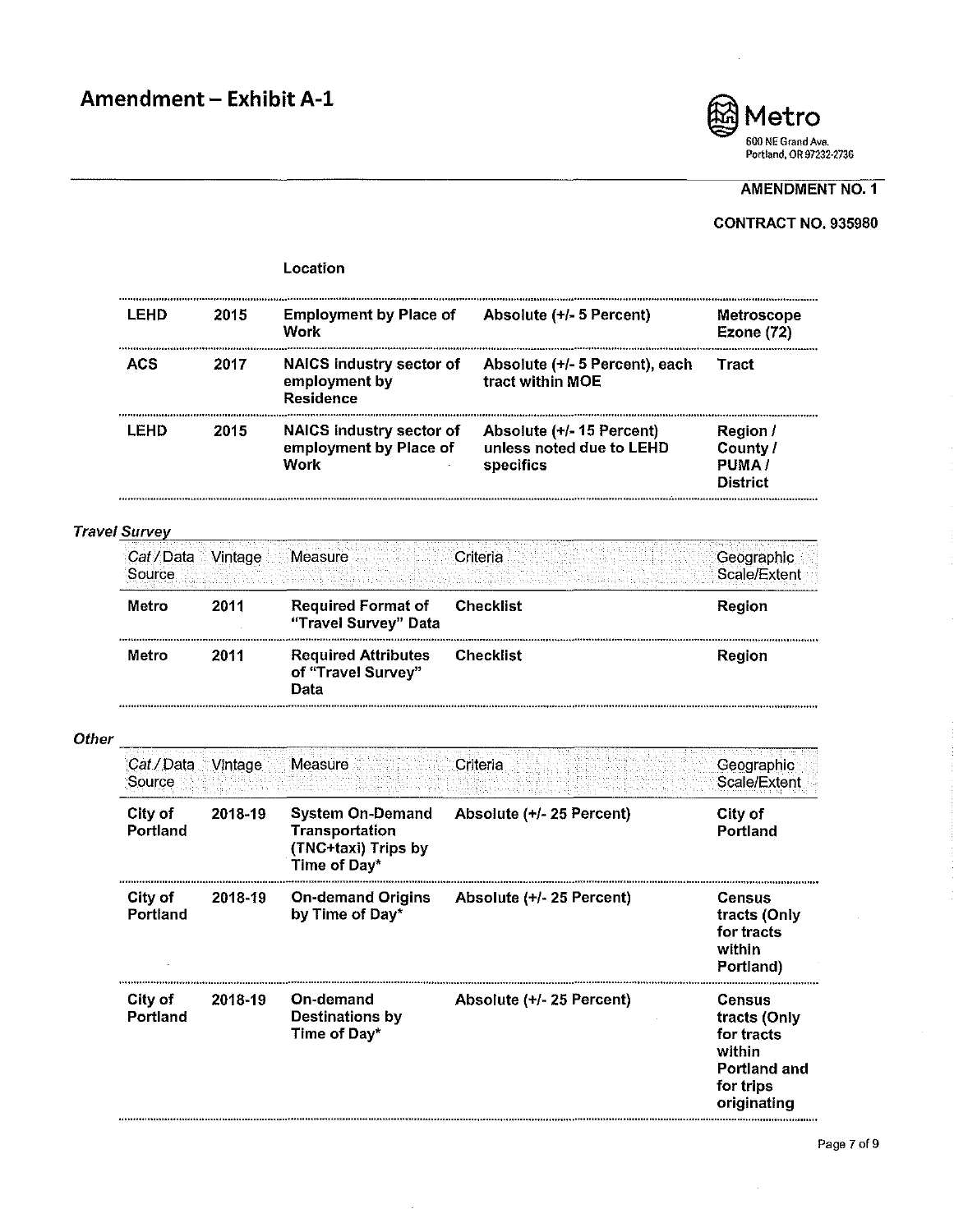

#### CONTRACT NO. 935980

|                     |         |                                                                         |                           | within<br>Portland)                                                                                               |
|---------------------|---------|-------------------------------------------------------------------------|---------------------------|-------------------------------------------------------------------------------------------------------------------|
| City of<br>Portland | 2018-19 | <b>On-demand Origin-</b><br><b>Destination pairs by</b><br>Time of Day* | Absolute (+/- 25 Percent) | Census<br>tracts (Only<br>for tracts<br>within<br>Portland and<br>for trips<br>originating<br>within<br>Portland) |

• The City of Portland is unable to share on-demand ground truth data with Replica due to the confidential and trade secret nature of the data. In order to efficiently validate the on-demand criteria, we will validate Replica's estimates total system trips before validating the Census tract-level criteria. If Replica fails one of the on-demand criteria, the City of Portland will provide an explanation of the failure along with aggregate data to support its determination (i.e., the number of total system trips for the relevant time period or, for Census tract-level criteria, tract-level margins of error between Replica and the ground truth data).

#### Privacv

| Cat / Data<br>Source                   | Nintage⊹ | Measure                                                                                                                       | Criteria    | Geographic<br>Scale/Extent |
|----------------------------------------|----------|-------------------------------------------------------------------------------------------------------------------------------|-------------|----------------------------|
| Metro /<br>Portland /<br><b>TriMet</b> | N/A      | <b>Review of privacy</b><br>documentation,<br>including Replica<br>methodology and<br>results of third-party<br>privacy audit | Qualitative | N/A                        |
| Metro /<br>Portland /<br><b>TriMet</b> | N/A      | Inability to identify<br>known individuals                                                                                    | Qualitative | N/A                        |

#### Appendix A: Traffic Volume by Volume Group

| Count  | <b>Count Location (% RMSE)</b> | Cutline (%RMSE) |
|--------|--------------------------------|-----------------|
| 5,000  | 60                             | 40              |
| 10,000 |                                | 30              |
| 20,000 | 29.5                           | 22              |
| 30,000 | 26                             | 20              |